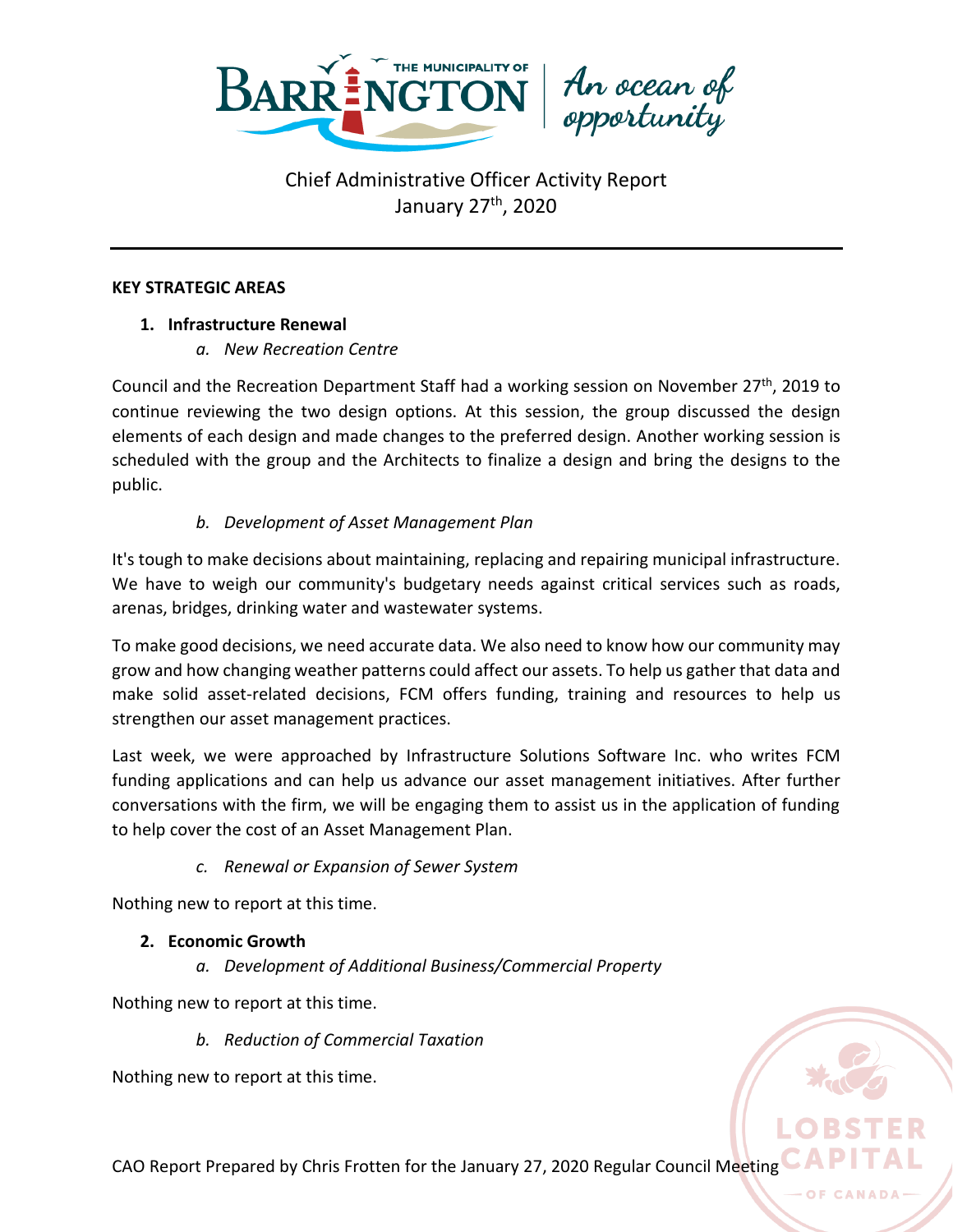

*c. Improved Access to Internet*

Develop Nova Scotia have now negotiated agreements with two Internet Service Providers covering projects in a number of rural communities, which are in process of being signed and they expect to have two more negotiated agreements signed shortly.

That being said, we still await the announcements from Develop Nova Scotia but we have been advised that they plan to make them in the next few weeks. These announcements will provide details with regard to which communities, how many potential connections, which providers, types of technology and funds invested from the Nova Scotia Internet Funding Trust, as well as additional funding leveraged from industry and other partners.

### **3. Promotion and Support of the Tourism Industry**



*b. Work to Attract Accommodations*

*a. Amenities at Beaches*

At the December  $9<sup>th</sup>$  Regular Council Meeting, Council approved the Municipality's first Beaches Strategy. One of the first objectives of this year is to develop a signage and directional signage for the beaches that is aligned with our branding. Staff has been working on a draft plan and will present it to Council in February. Finally, clearing and leveling of a 165' x 165' parking area at Stoney Island Beach has begun.

Nothing new to report at this time.

## **4. Provision or Support of Services for Residents of the Municipality**

*a. Continued Work Towards Additional Medical Services (Medical Clinic, Dialysis)*

A Barrington/Clarks Harbour Satellite Dialysis Committee meeting has been scheduled for February 13<sup>th</sup>, 2020. This committee is interested in renewing their work in advocating for a dialysis unit in the Municipality.

CAO Report Prepared by Chris Frotten for the January 27, 2020 Regular Council Meeting

O<sub>F</sub>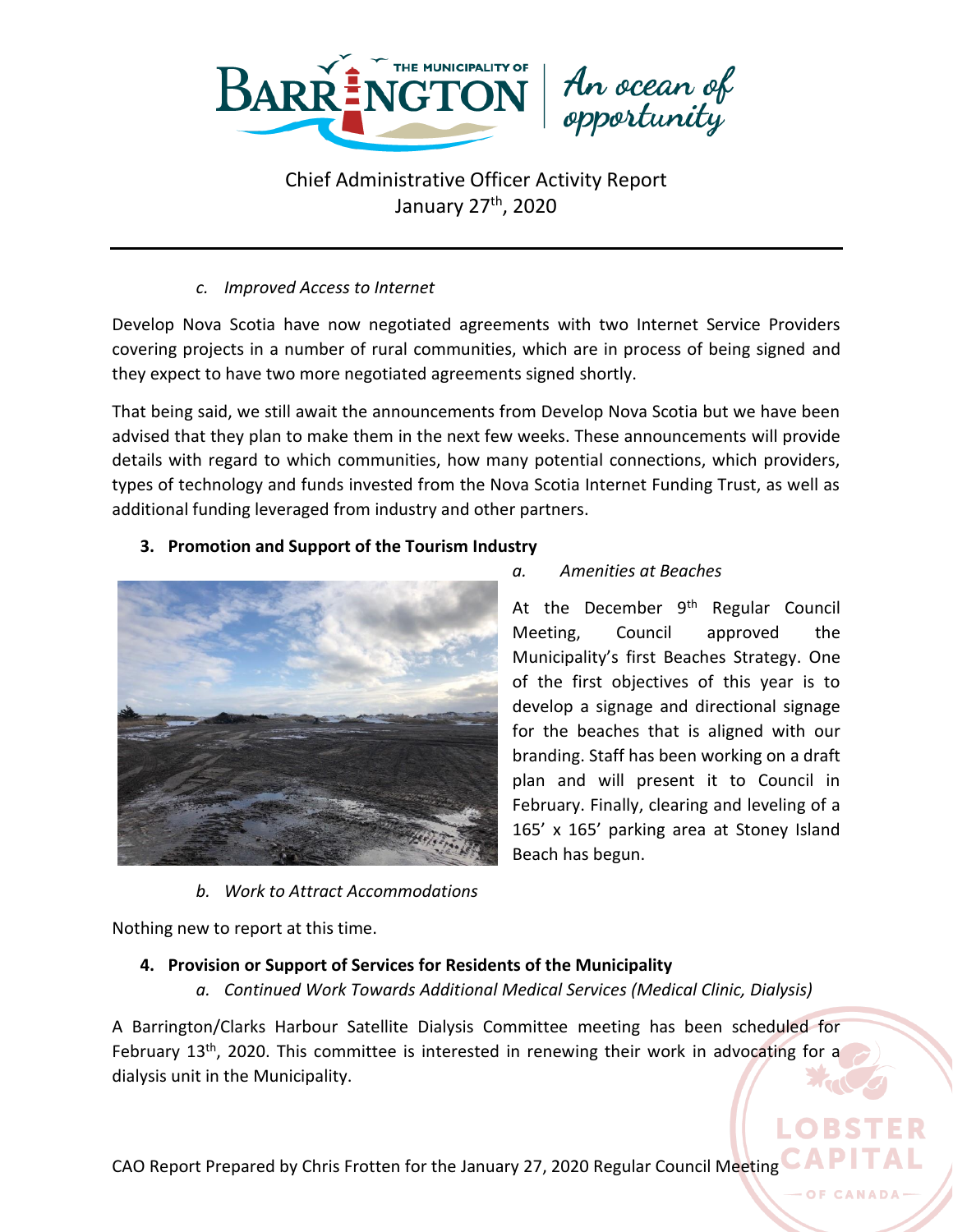

*b. Develop Water Access Plan (docks, wharves and marinas)*

Nothing new to report at this time.

*c. Improve Active Transportation (sidewalks, trails, boardwalks)*

Nothing new to report at this time.

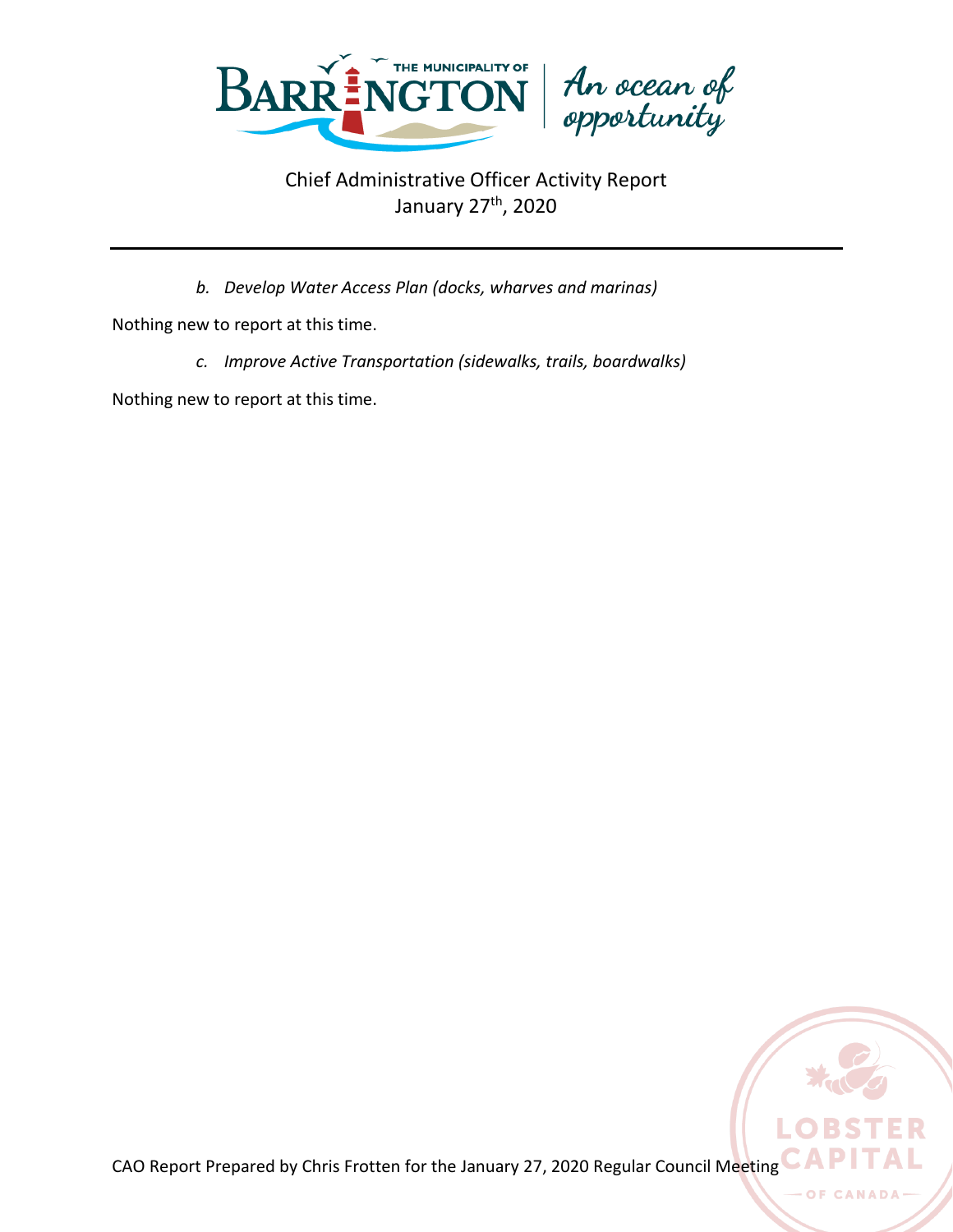

#### **SUMMARY OF ACTIVITIES OCTOBER 29TH to NOVEMBER 24TH**

**TOPICS**

**Nova Scotia Lobster Crawl**



Activities for this year's Nova Scotia Lobster Crawl start this Friday, January  $31<sup>st</sup>$ . In Barrington, you will see the Lobster Crawl Escape Room, a fundraiser for the marathon, take place January 31<sup>st</sup> to February 2<sup>nd</sup>. The Songs of the Sea event will take place February 1<sup>st</sup> at the Municipal Building. The Lobster Spiel is taking place the same weekend at the Curling Club along with the BMHS Lobster Trap Hockey Tournament. Lucy makes her debut on February 2nd at the Cape Sable Island Causeway and she's built up quite a fan base, so we hope to see you there as well! There will be music events happening in the Municipality every Friday in February, as well as some

LO BS

other events scattered throughout February. Finally, be sure to take in some of the other great events happening all along the South Shore in February. For more information, visit their Facebook Page or website (lobstercrawl.ca).

#### **African Heritage Month**

February is African Heritage Month. Nova Scotia has more than 48 Historic Black communities, and each year public libraries across the province celebrate the history, heritage and contributions of African Nova Scotians with programs and collections that highlight African heritage and the contributions made to the culture of Nova Scotia. Our local African Heritage Municipal Proclamation event is happening again this year at the Black Loyalist Heritage Centre in Birchtown. The event is scheduled for February  $4<sup>th</sup>$  at 10;00 am and all are encouraged to attend.

#### **2020 Municipal Elections**

We will be launching an Elections 2020 Campaign aimed at educating more people about being involved in local government. A special webpage will be developed which will provide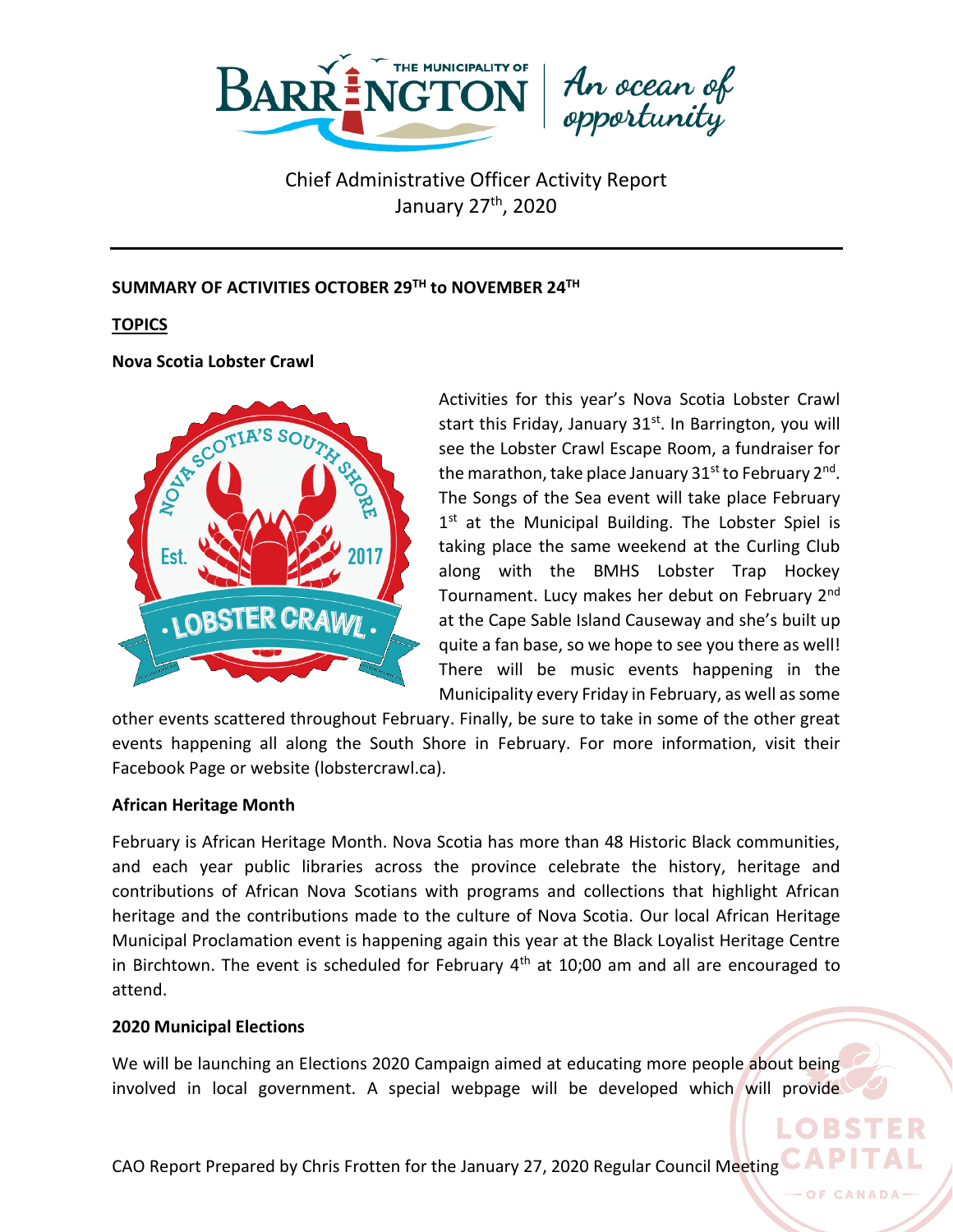

information to both candidates and electors on the important dates and other relevant information.

#### **Building Permits & By-Law Enforcement**

From November 18<sup>th</sup>, 2019 to January 17<sup>th</sup>, 2020, 21 permits were issued with a total dollar value of \$131,500. We received 4 new dangerous and unsightly complaints, and 3 matters were resolved during this reporting period. Presently we only have 2 dangerous and unsightly files we are continuing to work on. One by-law complaint was received regarding a noise complaint, it was investigated, and the matter was closed. Our By-Law Enforcement Officer has met with all the Harbour Authorities after visiting all the government wharfs to promote the civic numbering program. All Harbour Authorities will have proper numbers posted in the next 2 weeks. On December 7<sup>th</sup>, 2019, the Officer held a civic numbering info session at both No Frills and Sobeys while a food drive was taking place. This proved to be very beneficial and informative for the participants.

#### **Fire Services**

The one-year process of discussing and developing a Capital Purchasing Plan with our Fire Departments resulted in two recommendations to Council. The first is to set a municipal Capital Purchasing Tax Rate of 1.5 cents per \$100 of assessment and that the revenues accumulated from this rate be divided equally amongst the three fire departments and used for capital purchase and the second is to set fire area rates every 3 years rather than every year to help stabilize fire area rates and allow the Municipality and the Fire Departments to better plan financially for the future. I'd like to thank Dwayne for his hard work throughout the past year in gathering the necessary information, assessing the future of our service and discussing it with our Departments all along the way.

Since the recent announcement by the Province that all volunteer firefighters will have to be covered under the Worker's Compensation, no new developments have been announced. Our Fire Services and EMO Coordinator continues to stay apprised of any updates and will help the Departments and the Municipality through the transition.

We have received 9 letters in support of our application to the Department of Education to allow new recruits to receive a personal development credit that join a fire department and go through the required training. This has been a very positive experience and will be yet another tool to help our Fire Departments recruit new members.

CAO Report Prepared by Chris Frotten for the January 27, 2020 Regular Council Meeting CAP

OF CANA

LOBST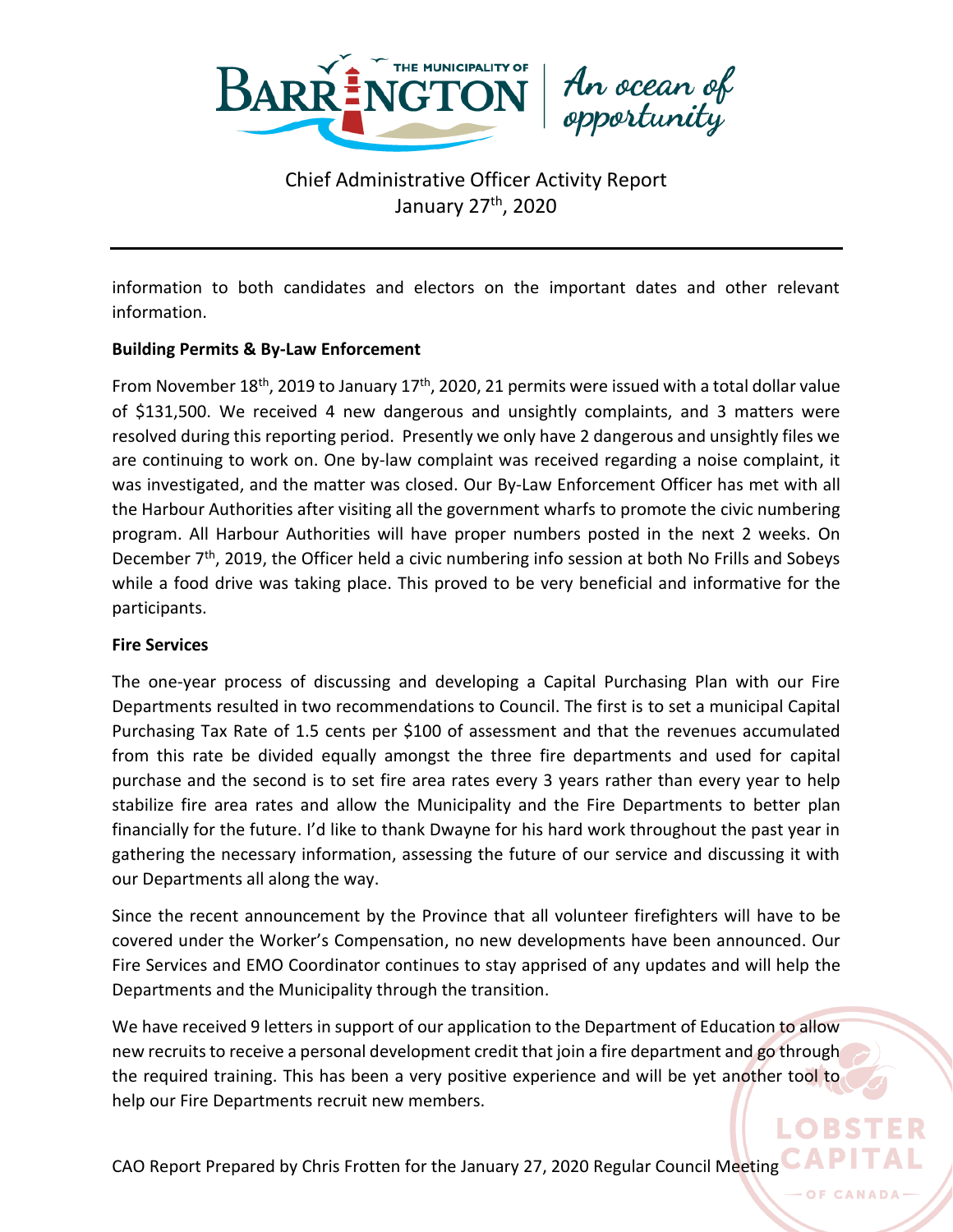

Otherwise, Dwayne continues to attend conferences and meetings, host training sessions, organize practices with the help of the training committee and perform monthly inspections of municipal properties. Here is the data for the month of December:

| <b>BARRINGTON MUNICIPAL FIRE SERVICE</b>                               |      |     |      |     |     |    |               |
|------------------------------------------------------------------------|------|-----|------|-----|-----|----|---------------|
| <b>EMERGENCY CALLS December</b><br>2019                                |      |     |      |     |     |    |               |
| FIRE DEPARTMENT                                                        | Fire | Mut | Auto | MFR | MVC |    | Other   TOTAL |
|                                                                        |      | Aid | Aid  |     |     |    |               |
| Barrington/Port La Tour FD                                             |      |     |      | 1   |     |    | 3             |
| Island Barrington Passage FD                                           | 2    |     |      |     |     | 9  | 11            |
| Woods Harbour/Shag Harbour FD                                          |      |     |      | 11  |     | 3  | 14            |
| <b>TOTALS</b>                                                          | 2    |     |      | 12  |     | 13 | 28            |
| B/PLT - MVA was mutual aid to East Pubnico on the 103                  |      |     |      |     |     |    |               |
| IBP - 2 chimney fires, man stuck in window, 7 alarms at same residence |      |     |      |     |     |    |               |
| WH/SH - piece of wood too big for stove                                |      |     |      |     |     |    |               |
| 368 calls for 2019                                                     |      |     |      |     |     |    |               |



O<sub>F</sub>